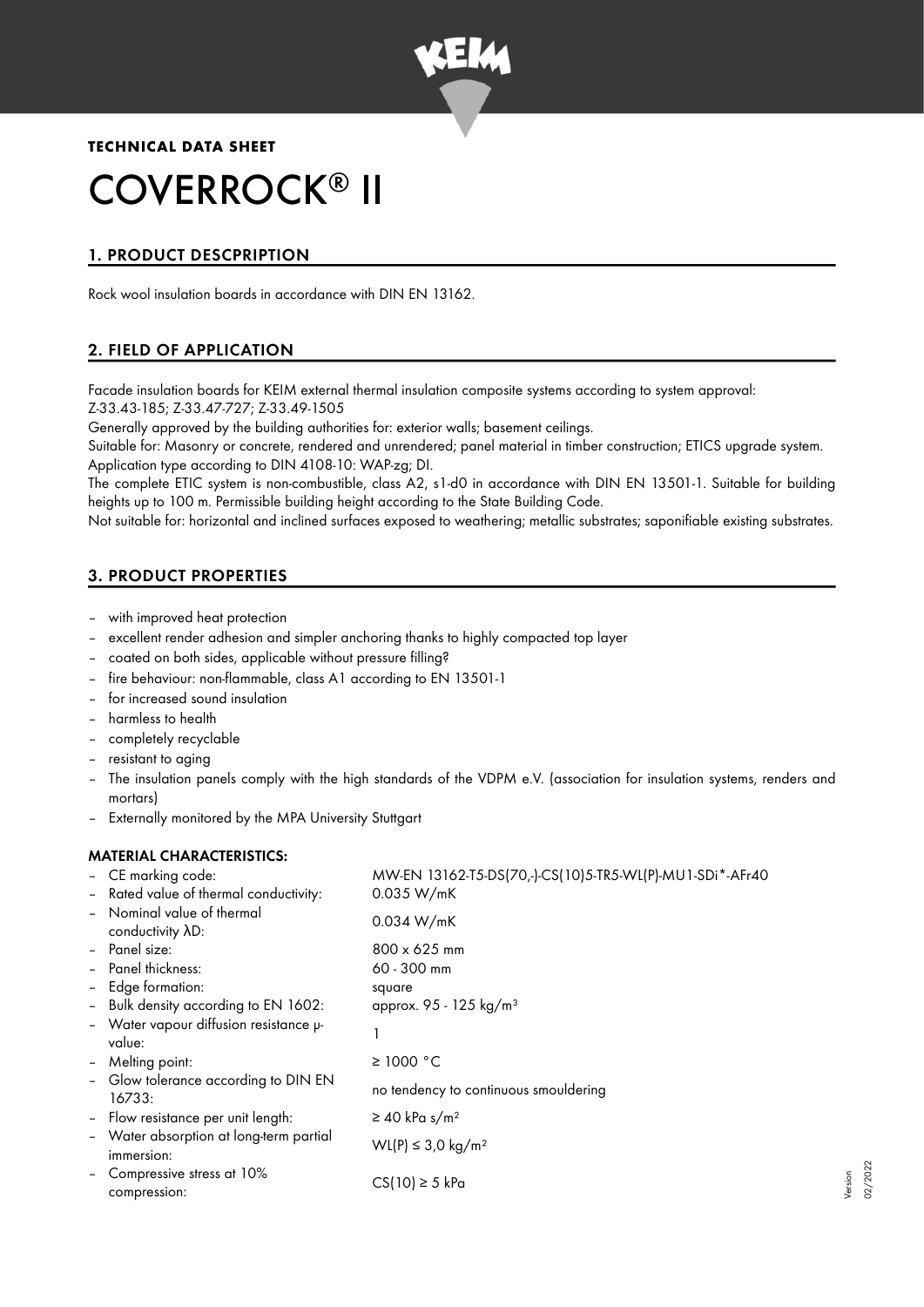| - Tensile strength perpendicular to the<br>panel plane: | $TR5 \geq 5$ kPa |
|---------------------------------------------------------|------------------|
| - Thickness tolerance:                                  | $T5 + 3 / -1$ mm |
| - Width tolerance:                                      | $W2 \pm 2$ mm    |
| - Length tolerance:                                     | $15 \pm 5$ mm    |
| - Squareness:                                           | $55 \pm 5$ mm/m  |
| - Planarity:                                            | $P \pm 3$ mm/m   |
| - Colour shade:                                         | yellow-brown     |
|                                                         |                  |

# 4. APPLICATION INSTRUCTIONS

#### SUBSTRATE PREPARATION:

The substrate must be strong, dry, clean, sound and free from adhesion-reducing residues. The permanent compatibility of any existing coatings with the adhesive mortar must be examined by an expert. Strongly sanding or unevenly absorbent surfaces should be primed with Indulaqua primer. Observe the Technical Data Sheet of the primer with regard to execution and dilution. The insulation panel may also be used as a basement ceiling insulation panel: Rusty steel beams or damp areas must not be covered with insulation until the cause itself has been properly remedied.

#### APPLICATION:

Cut to size using an insulation knife or a suitable insulation saw.

#### GLUING:

The insulation panels are butted tightly and glued in a bond from bottom to top. Apply the appropriate adhesive mortar to the insulation panels using the bead-and-dot method or over the entire surface. Push the boards into place. At the edges of the building, the insulation panels are glued offset Apply the system's adhesive mortar to the insulation panels using the bead-and-dot method, ensuring an adhesion of min. 40 %. Adhesive surface proportion from 220 mm insulation thickness: min. 40 % The insulation panels may also be adhered in 2 layers. The second layer of insulation panels is glued over the entire surface and in a staggered bond pattern (starting with half a row of panels). On panel materials in wood construction, the insulation panels are glued over the entire surface with the adhesive filler Klebespachtel. For this purpose, the adhesive filler is applied to the substrate or to the insulation panels with a notched trowel. Immediately after applying the adhesive, the insulation panels must be glued to the substrate. Closing of unavoidable defects and joints up to 5 mm wide with Iso Top Thermfoam B1 is permissible. General instruction with regard to gluing: Do not apply adhesive to the panel joints. Do not create an insulation panel joint over a joint in the substrate underneath. The insulation panel may also be used as a basement ceiling insulation panel: Apply Pulverkleber-90 with a notched trowel ≥ 10 mm to the full surface of the insulation panel, alternatively to the substrate, using the comb-bed method, and then float it into the adhesive bed with slight pressure. For full-surface bonding, it is recommended to apply adhesive mortar to both the insulation panel and the substrate (floatingbuttering method). The insulation panels must be applied tightly to the substrate, cavities are not permissible.

#### DOWELING:

Check the adhesion of the insulation panels after at least 3 days. Insulation panels that are not bonded or damaged must be replaced. Anchoring is carried out in glued and dowelled ETIC systems with generally approved ETICS fasteners according to DIN EN 1991-1-4/NA. The required fastener quantity depends on the building height and the respective wind zone in which the object is located. The minimum distance between anchor shank and board edge is min. 150 mm, the minimum distance between anchor shank and anchor shank is min. 200 mm. For further information, please refer to our ETICS Technical Guide, Chapter #8, ETICS Wind Suction Loads. The insulation panel may also be used as a basement ceiling insulation panel: Without fire protection requirements: The insulation panels may only be glued to new substrates up to a maximum weight per unit area of 15 kg/m² (including any final coating). In the case of insufficiently load-bearing substrates (old substrates) or if the permissible weight per unit area is exceeded, dowelling is carried out using ETICS anchors approved by the general building authorities or by the European authorities. Minimum number of anchors: 2 anchors per insulation board cut. With fire protection requirements: If necessary, dowel with the basement ceiling insulation screw DDS-Z and the basement ceiling insulation washer DDT.

#### REINFORCEMENT:

After a sufficient setting time of the adhesive, apply the mixed, system-specific reinforcing mortar evenly to the insulation panels, preferably with a 10 mm toothed trowel. Embed the system-specific Glasfaser-Gittermatte (glass fibre mesh), overlap panels, preferably with a 10 mm toothed trowel. Embed the system-specific Glasfaser-Gittermatte (glass fibre mesh), overlap  $\frac{5}{3}$ <br>"Ine edges by 10 cm and fill wet-in-wet with system-specific reinforcing mortar. The sys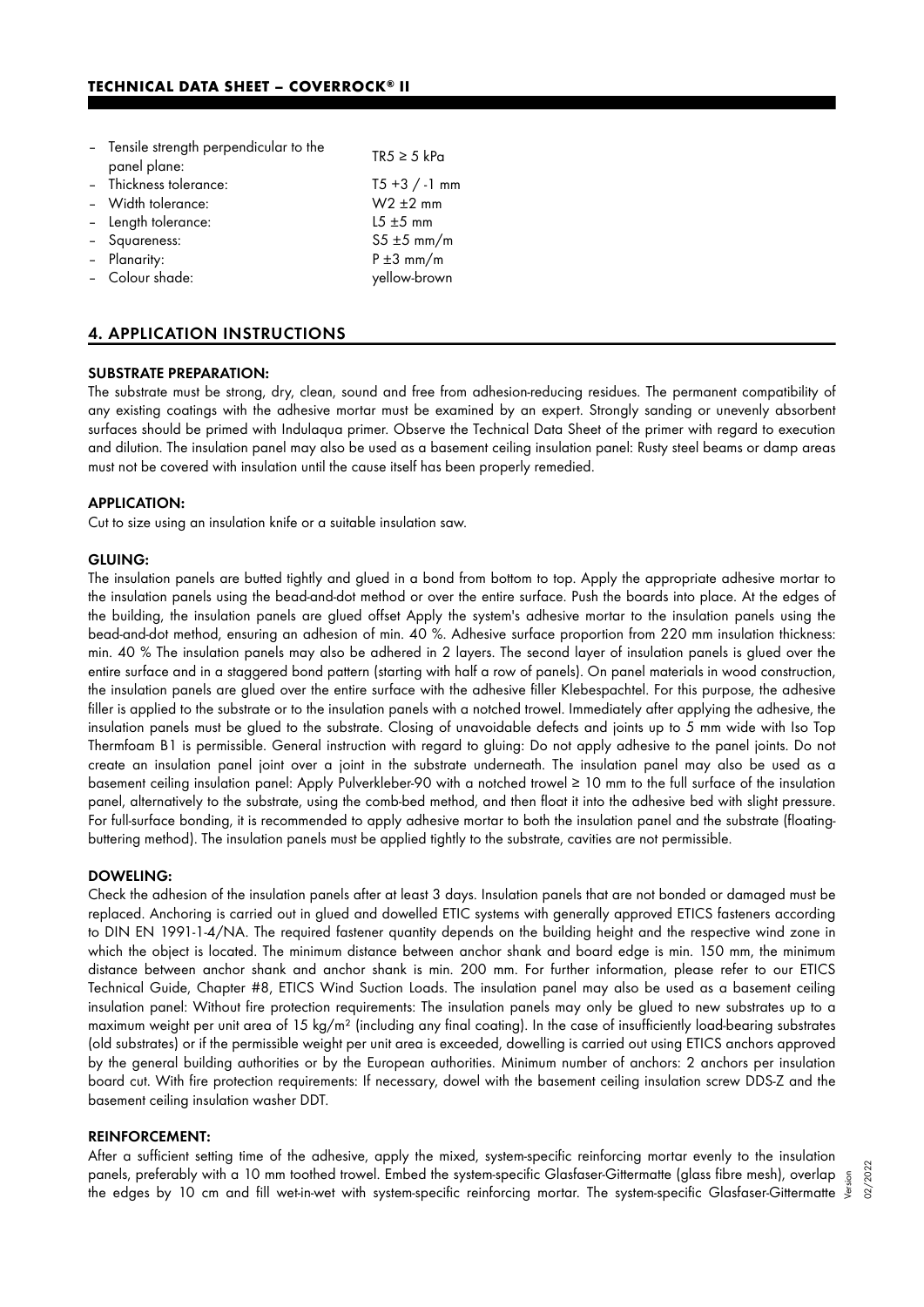should be embedded in the middle (layer thicknesses up to 6 mm) or in the upper third (layer thicknesses from 6 mm). Thickness of the reinforcing layer depends on the respective system approval and can be in the range of max. 3 - 15 mm. The insulation panel may also be used as a basement ceiling insulation panel: After a sufficient setting time of the adhesive, apply the mixed, system-specific reinforcing mortar evenly to the insulation panels, preferably with a 10 mm toothed trowel. Place the Glasfaser-Gittermatte (mesh), overlap edges by 10 cm and fill wet-in-wet with system-specific reinforcing mortar. The system-specific Glasfaser-Gittermatte (mesh) should be embedded in the middle. Layer thickness of the reinforcement approx. 5 mm.

Notes on the installation of field boundary joints for insulation board thicknesses > 200 mm:

The field sizes without expansion joints are 7.5 m x 7.5 m or 56 m<sup>2</sup> for thick layer systems (base plaster + finishing coat = total plaster thickness from 9 mm). The field sizes without expansion joints are 50 m x 25 m for thin-layer systems (underlay + finishing coat = total plaster thickness up to 8 mm).

The corresponding field sizes are to be determined object-specifically by the planner.

| <b>Panel thickness</b><br>[mm] | Dynamic stiffness s'<br>[MN/m <sup>3</sup> ] | $m2$ per<br>bundle | $m2$ per<br>pallet | <b>Bundle per</b><br>pallet |
|--------------------------------|----------------------------------------------|--------------------|--------------------|-----------------------------|
| 60                             | 12                                           | 2.00               | 20.00              | 10                          |
| 80                             | 9                                            | 1.50               | 15.00              | 10                          |
| 100                            | 8                                            | 1.50               | 12.00              | 8                           |
| 120                            | 7                                            | 1.50               | 9.00               | 6                           |
| 140                            | 5                                            | 1.00               | 8.00               | 8                           |
| 160                            | 5                                            | 1.00               | 8.00               | 8                           |
| 180                            | 5                                            | 1.00               | 6.00               | $\epsilon$                  |
| 200                            | 5                                            | 1.00               | 6.00               | 6                           |
| 220*                           | 5                                            | 0.50               | 5.00               | 10                          |
| $240*$                         | 5                                            | 0.50               | 5.00               | 10                          |
| 260*                           | 5                                            | 0.50               | 4.00               | 8                           |
| 280*                           | 5                                            | 0.50               | 4.00               | 8                           |
| $300*$                         | 5                                            | 0.50               | 4.00               | 8                           |

# 5. PACKAGING / TECHNICAL DATA

## PACKAGING / TECHNICAL DATA ADDITIONAL INFORMATION:

\* Delivery time on request. KEIMFARBEN must be informed of the use in ETIC systems.

# 6. STORAGE

| max. storage time       | <b>Storage conditions</b>         |  |  |
|-------------------------|-----------------------------------|--|--|
| no maximum storage time | dry<br>protect against weathering |  |  |

## STORAGE INFORMATION:

Please note max. stacking height of 2 m. Transport packaging is not sufficient weather protection.

## 7. DISPOSAL